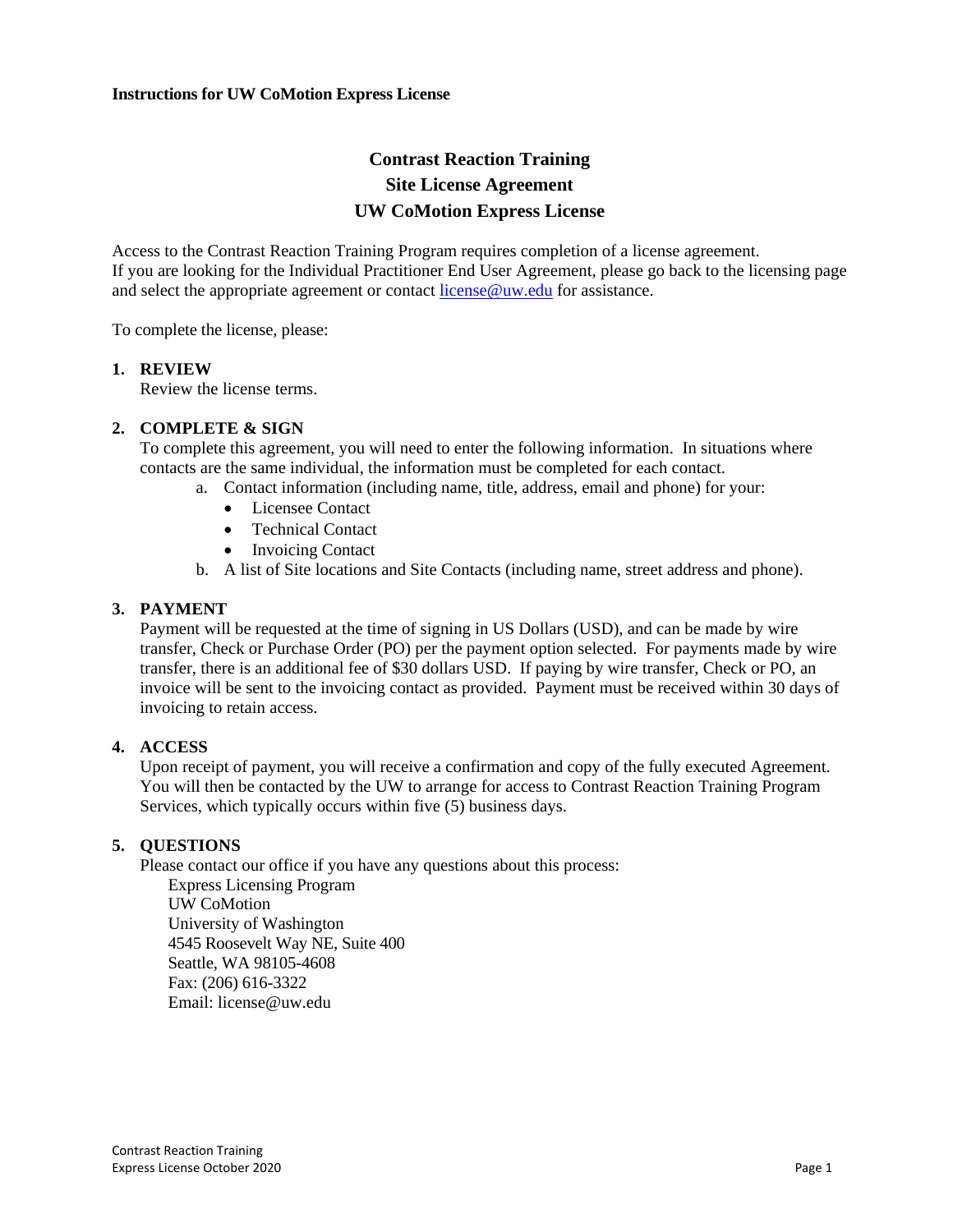# **Contrast Reaction Training Site License Agreement UW CoMotion Express License**

This License Agreement ("Agreement") is entered into between the undersigned individual or organization ("LICENSEE") and the University of Washington, an institution of higher education and an agency of the State of Washington with its office at UW CoMotion, 4545 Roosevelt Way NE, Suite 400, Seattle WA 98105-4608 ("UW"). UW and LICENSEE agree as follows, effective as of the latest date upon which this Agreement is fully executed ("Effective Date")**.**

## **Background**

Contrast Reaction Training is a web-based fully interactive training program using video case scenarios to teach the proper management of adverse patient reactions to contrast media ("Work").

LICENSEE offers training to healthcare professionals. LICENSEE desires to facilitate access to training for healthcare providers by paying license fees for those providers to obtain access to the Work.

UW desires that the Work be used as soon as possible in the public interest, and to this end desires the Work be used to facilitate delivery of contrast reaction training for LICENSEE internal training programs.

UW and LICENSEE desire to set forth herein the terms governing LICENSEE access to and use of the Work and the identification of UW activities needed to support access to the Work.

## 1 **Definitions**

1.1 "Authorized User" means LICENSEE's employees or contractors, healthcare providers and healthcare administrators who have been provided with a unique Password by the LICENSEE to access the Work.

1.2 "Delivery Date" means the date the UW Program Contact, identified in Section 11 "Notices", provides Passwords to LICENSEE.

1.3 "Fees" means the license fees as described in Exhibit A of this Agreement.

1.4 "Password(s)" means the UW password(s) and provided to LICENSEE.

1.5 "Promotional Materials" means informational materials that advertise the Work.

1.6 "Server" means a UW operated computer server on which the Work is stored and accessed by Authorized Users.

1.7 "Site" means a single street address, building, single campus, or other single geographic location of the LICENSEE at which Authorized Users who have access to the Work are usually located, as provided by LICENSEE.

## 2 **Term**

2.1 The term of this Agreement will commence on the Effective Date and, unless terminated earlier as provided in Section 9 "Termination and Suspension", will expire one (1) year from the Effective Date ("Term") and may be renewed annually, provided UW send LICENSEE an invoice for one (1) year of service, and LICENSEE's timely payment of the Fee is received by UW.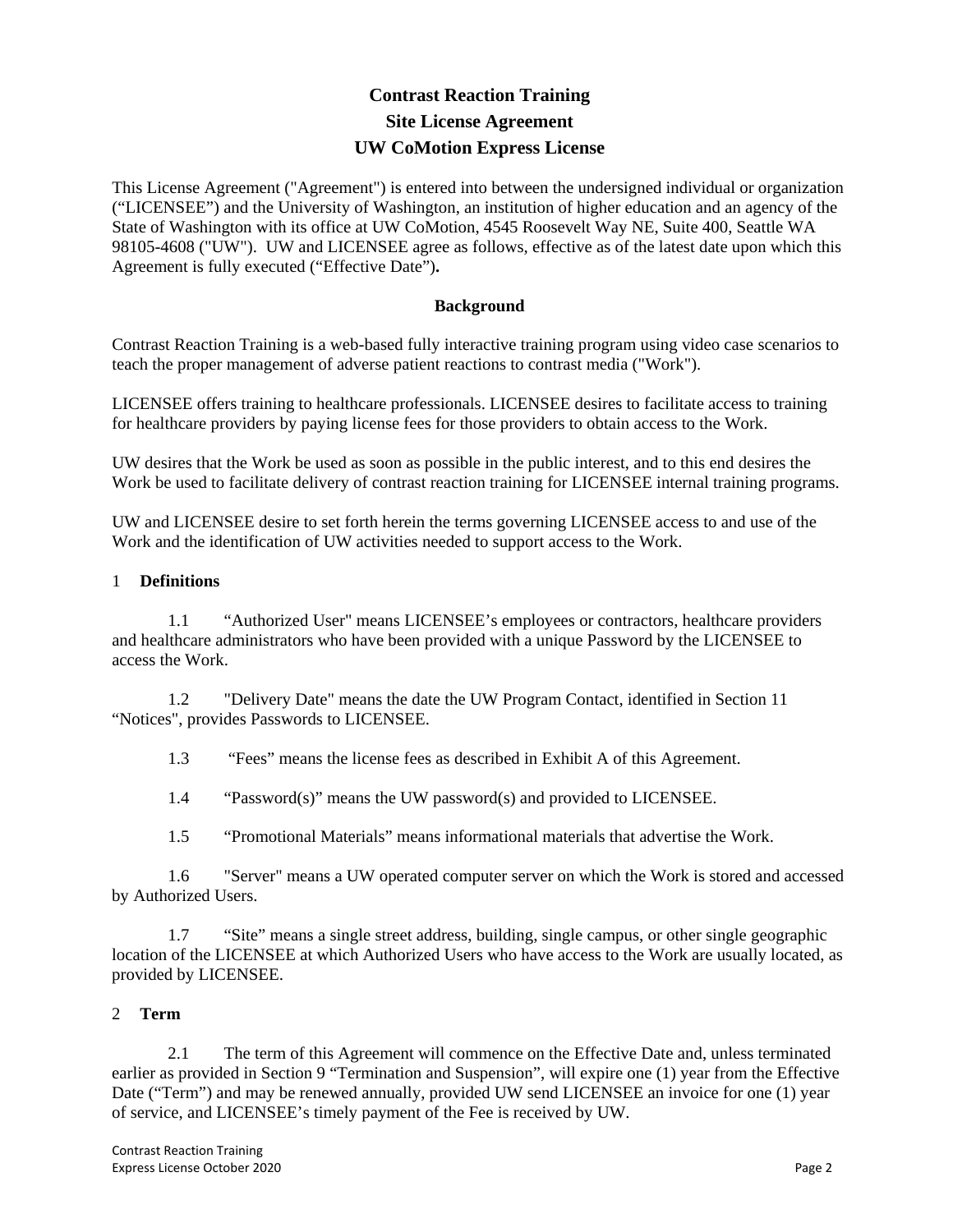# 3 **Grant**

3.1 Provided LICENSEE is complying with the terms and conditions of this Agreement and commencing on Delivery Date and continuing until termination or expiration of this Agreement, UW hereby grants to LICENSEE and LICENSEE accepts, a limited, non-transferable, non-exclusive right to provide access to the Work solely to Authorized Users by providing Passwords for the internal use of the LICENSEE for its non-commercial training activities.

# 4 **UW Ownership**

4.1 UW is the copyright owner of the Work and LICENSEE acquires no proprietary ownership, interest or right in the Work either during this Agreement or upon its termination for any reason.

4.2 LICENSEE agrees not to remove or obscure rights management markings, such as copyright, trademark, or patent markings from Work or printouts from Work.

4.3 All rights not expressly granted in this Agreement are solely reserved by UW.

# 5 **Licensee Obligations**

5.1 LICENSEE shall inform Authorized Users of the conditions of this Agreement, in particular on the conditions of Section 4, "UW Ownership," and Section 10, "No Warranties and Disclaimers."

5.2 LICENSEE agrees not to remove or obscure rights management markings, such as copyright, trademark, or patent markings from Work or printouts from Work.

5.3 LICENSEE shall not sublicense, sell, display, lend, rent, lease or otherwise transfer all or any of its rights under this Agreement, including the permission to provide access to the Work nor shall it copy or duplicate any screens or user interfaces in the Work.

5.4 LICENSEE shall provide UW with copies of all Promotional Materials. UW reserves the right to review Promotional Materials and UW may include written comments and requested changes to the Promotional Materials. LICENSEE agrees to make all reasonably requested changes to the Promotional Materials unless prevented from doing so by law. UW reserves the right to judge the acceptability of the requested changes by LICENSEE. UW may withdraw any or all of the Promotional Materials if both parties are not in agreement as to the acceptability of the changes as made by the LICENSEE.

5.5 This Agreement does not grant permission to use the trade names, identifiers, trademarks, service marks, or product names of the UW to LICENSEE, except as required for reasonable and customary use in describing the origin of the Work. LICENSEE shall not use the name "University of Washington," its logo, marks, or any abbreviation thereof to without prior written approval from UW except as otherwise expressly provided in this Agreement.

5.6 LICENSEE hereby agrees that UW may contact Authorized Users at mutually convenient times to request comments and/or written communication by the Authorized User and/or LICENSEE on the use of Work ("Feedback"). Such Feedback will be voluntary and UW shall have the right to use Feedback without compensation back to LICENSEE.

5.7 LICENSEE is responsible for obtaining any releases, permissions and or any other document that it requires so that Authorized Users of LICENSEE provide Feedback on the Work.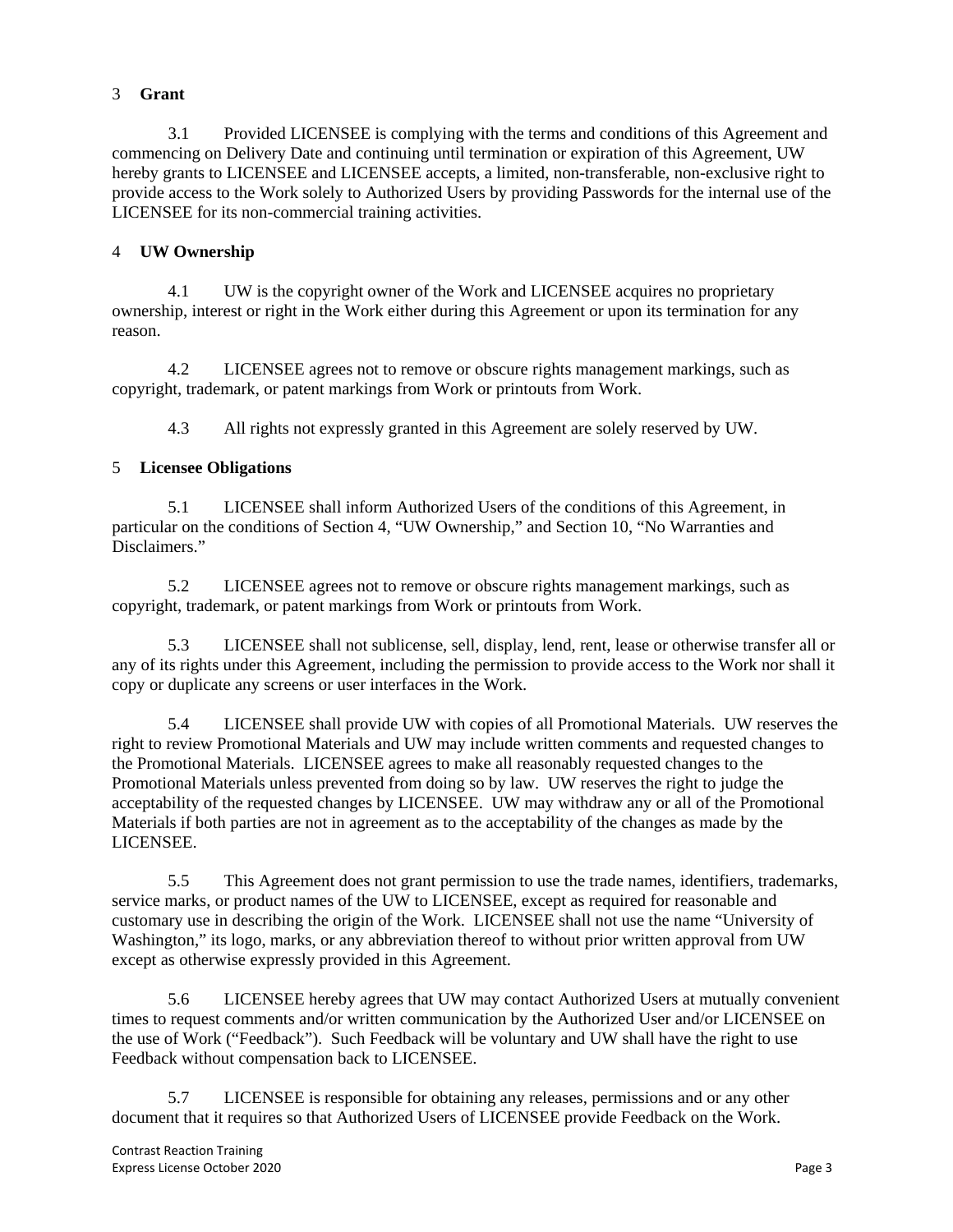5.8 LICENSEE agrees that all LICENSEE's computers from which the Server is accessed will have installed currently updated security and anti-virus protection software.

5.9 Access to the Server and use of the Work are strictly limited to Authorized Users who have agreed to the End User License Agreement. In no event shall LICENSEE permit third parties or persons who are not Authorized Users to access the Server or to use the Work. LICENSEE may substitute or add Authorized Users by prior written agreement with the Program Contact.

5.10 No confidential client or patient protected health information is used or exchanged in the Program.

## 6 **Delivery and Access**

6.1 Initial Delivery. Program Contact shall deliver Passwords to LICENSEE within five (5) days of receipt of the Executed Agreement and payment of the Fee.

6.2 Upon receipt of Payment as specified in Exhibit A "Fees and Payment", UW shall provide Password(s) to LICENSEE. This number of Passwords may be increased by mutual written agreement of UW and LICENSEE according to Section 11 "Notices." If LICENSEE requests additional passwords administration services from UW, Additional Technical Assistance Fee may apply. The LICENSEE or Site Contact(s) distribute student keys.

6.3 Access. Authorized Users may gain access to Work at reasonable times and for reasonable periods. Access to the Work may be interrupted for maintenance and upgrades to the Work or the Server. When possible, the interruptions will be announced in advance. LICENSEE understands and agrees that access to the Server and network to which it is attached is subject to interruptions due to factors beyond the control of the UW and that, despite the UW's best efforts, the Server and network to which it is attached may not be error free or free from viruses, malicious code or other harmful components.

6.4 Important Note and Technical Requirements for the Work include: **The current version of the Work is supported for Explorer, Google Chrome or other browsers. All users must have the latest version of Google Chrome, Firefox, Safari, or Explorer. The program works on all desktops, tablets and smart phones. However the small screen size of most phones may make the experience suboptimal.** 

# 7 **Fees and Payment**

7.1 Annual Subscription Fee. LICENSEE shall pay to UW an Annual Subscription Fee per Site as indicated in Schedule B "Fees" with the first such fee due within 30 days of the Effective Date and subsequent fees due on the anniversary of the Effective Date. The Annual Subscription Fee shall be one thousand five hundred fifty (\$1,550) US Dollars per Site for the Password(s) provided by UW for use by up to 150 Authorized Users per Site.

7.2 Licensee shall indicate the number of Sites at which Authorized Users will have access to the Work as provided in Schedule B and contact information for each Site Contact as provided in Schedule A.

7.3 Licensee shall indicate the number of passwords requested as provided.

7.4 Additional Technical Services and Customization Fee. Additional technical services or customization shall be negotiated by prior written mutual agreement ("Technical Assistance Fees") and shall be payable in two equal installments: an initial fee payable prior to the start of the Additional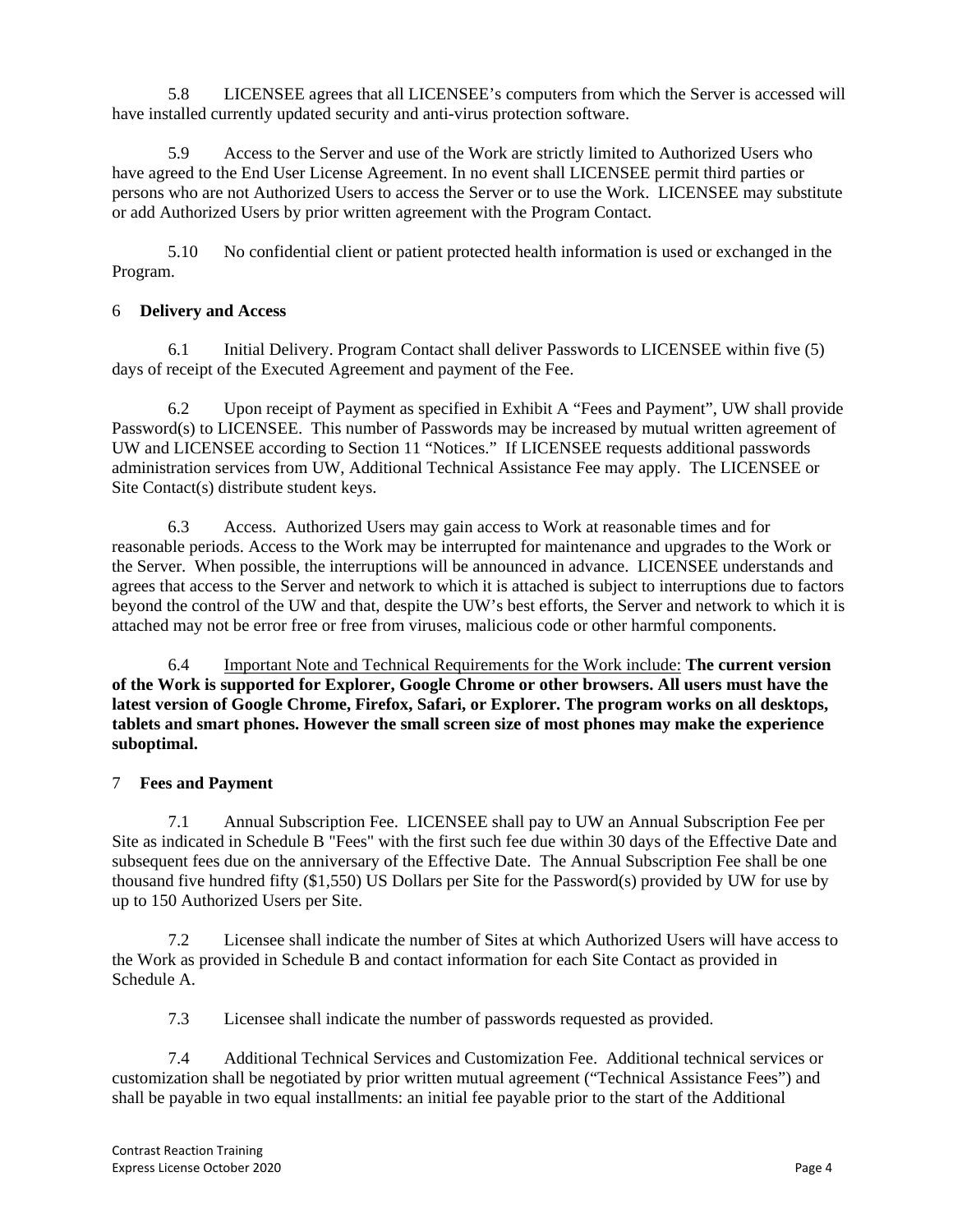Technical Services or Customization; and the remaining fee upon delivery by Program Contact to LICENSEE of UW's report of completed Additional Technical Services or Customization.

7.5 Payments. Payment will be requested at the time of signing in US Dollars (USD), and can be made by credit card, wire transfer, Check or Purchase Order (PO) per the payment option selected. For payments made by wire transfer, there is an additional fee of \$30 dollars USD. If paying by wire transfer, Check or PO, an invoice will be sent to the invoicing contact person provided. Payment must be received within 30 days of invoicing to retain access.

> 7.5.1 For payments by Check or Purchase Order (PO), send payment or instructions to: Attention: Contract Manager, UW CoMotion 4545 Roosevelt Way NE, Suite 400 Seattle, WA 98105-4608 Phone: 206-685-2278 Facsimile: 206-616-3322 Email: [ipfin@uw.edu](mailto:ipfin@uw.edu)

> 7.5.2 UW shall send invoices for the Fees to LICENSEE's Invoicing Contact as provided. UW will include LICENSEE's Purchase Order (PO) number(s) on the invoice for the initial Annual Subscription Fee if LICENSEE indicates such PO number as provided. UW will also include LICENSEE'S PO numbers on invoices for the ongoing Annual Subscription Fees if LICENSEE emails such PO number with reference to the University agreement number to **[ipfin@uw.edu](mailto:ipfin@uw.edu)** at least 30 days prior to the anniversary of the Effective Date.

## 8 **Technical Support and Feedback**

8.1 UW agrees to provide support by answering electronic or facsimile inquiries from LICENSEE to the Program Contact on an "as-available" basis.

8.2 Additional extension of resources, customization, programming time, need for Program Contact personnel and resources shall be by prior written mutual agreement ("Additional Technical Services") and subject to Fees as identified in Exhibit A "Fees and Payment".

# 9 **Termination and Suspension**

9.1 Termination by LICENSEE. LICENSEE may terminate this Agreement at any time by delivering to UW a written notice of termination at least thirty (30) days prior to the effective date of termination.

9.2 Termination by UW. If LICENSEE breaches or fails to perform one or more of its duties under this Agreement, University may deliver to LICENSEE a written notice of default. University may terminate this Agreement by delivering to LICENSEE a written notice of termination if the default has not cured in full within ten (10) days of the delivery to LICENSEE of the notice of default, or if the default cannot be cured within such period, or if LICENSEE has failed to commence to cure such default in a manner reasonably satisfactory to LICENSEE.

9.3 Suspension of Access to the Work and the Server. UW Program Contact may at any time suspend access to Server by LICENSEE or any Authorized User if Program Contact determines such suspension is necessary for reasons of Server security or protection of Work.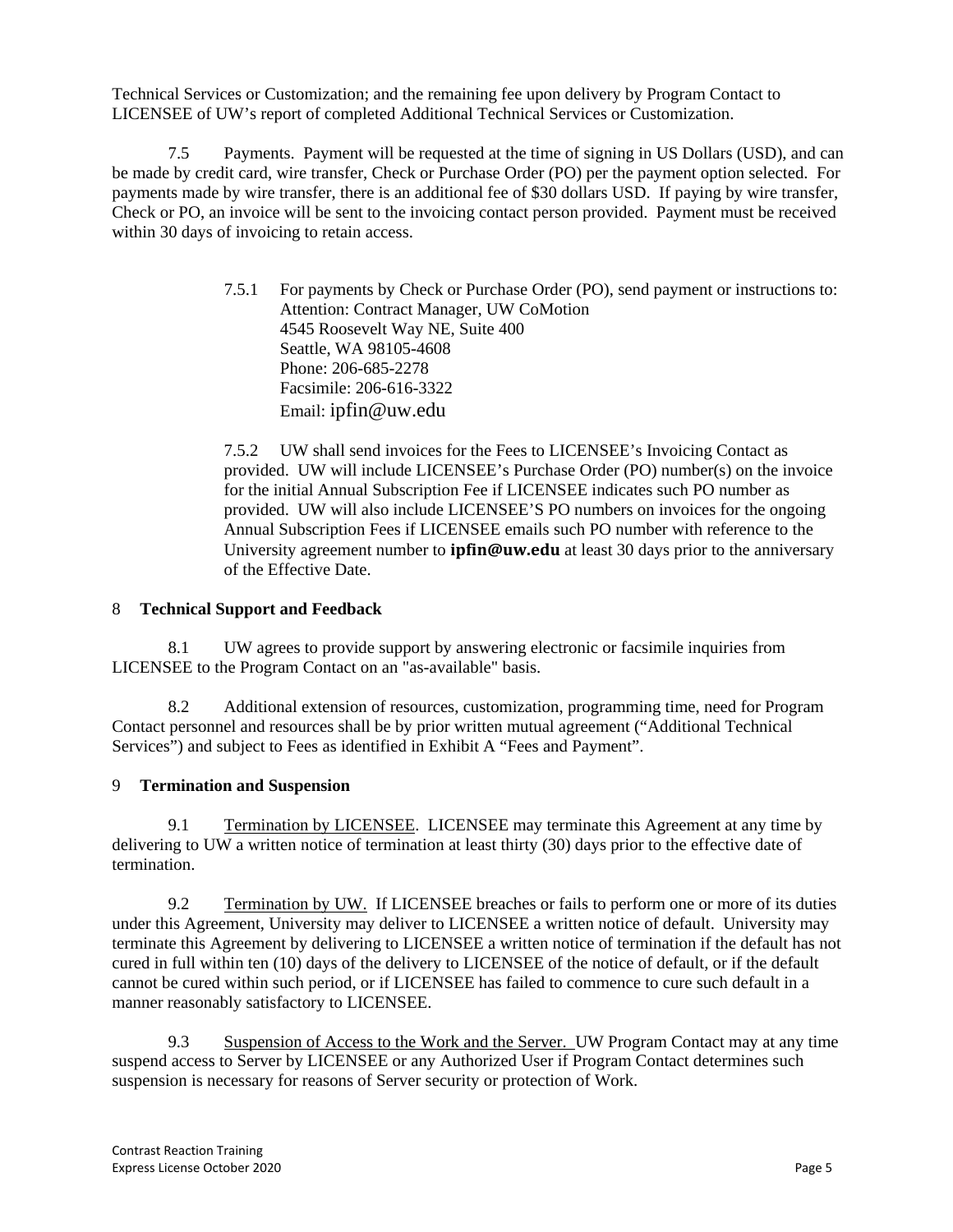## 9.4 Effect of Termination.

9.4.1 Cease Providing Access. Termination of this Agreement for any reason shall terminate all rights and permissions granted to Work. LICENSEE shall no longer have the right to distribute Passwords. LICENSEE shall certify in writing to UW CoMotion within ten (10) days after termination that passwords and documentation related to the Work have been destroyed.

9.4.2 Payment Due. All Payments of License Fee not paid before Termination become immediately due upon Termination and obligation to pay survives Termination of this Agreement.

9.4.3 End User License Agreements survive termination. Any End User License Agreements executed before the date of termination or expiration of this Agreement shall terminate or expire according to the terms and conditions of that End User License Agreement.

## 10 **No Warranties and Disclaimers**

10.1 Authority. UW represents that UW has full power to enter into this Agreement and to grant rights herein granted to LICENSEE and LICENSEE represents that it has full power to enter into this Agreement, to carry out its obligations hereunder and to accept the rights herein granted from UW.

10.2 LICENSEE agrees that the Work have been developed as part of and for use in research conducted at UW. LICENSEE acknowledges and understands that Work is experimental in nature and made available AS IS, without obligation by UW to provide accompanying support or services except as specified in this Agreement. The entire risk as to the quality and performance of the Work is with LICENSEE.

10.3 LICENSEE agrees the Work is for informational and educational purposes only and is not a substitute for the professional judgment of users, and Work shall not be used in any manner that implies the Work is a substitute for the professional judgment of healthcare professionals.

10.4 THE WORK IS PROVIDED "AS-IS" AND EXCEPT AS EXPRESSLY SET FORTH HEREIN, UW MAKES NO WARRANTIES, EXPRESS OR IMPLIED, INCLUDING WARRANTIES OF MERCHANTABILITY OR FITNESS FOR A PARTICULAR PURPOSE, AND HEREBY DISCLAIMS ALL SUCH WARRANTIES AS TO ANY MATTER WHATSOEVER INCLUDING, WITHOUT LIMITATION, ALL MATTERS WITH RESPECT TO THE WORK. UW SHALL NOT BE LIABLE FOR ANY DIRECT, CONSEQUENTIAL, LOST PROFITS, OR OTHER DAMAGES SUFFERED BY LICENSEE OR ANY THIRD PARTIES RESULTING FROM THE USE OF THE WORK OR SERVICES INCLUDING ANY LOSS OR CORRUPTION OF DATA. IN NO EVENT SHALL UW BE RESPONSIBLE OR LIABLE FOR ANY CLAIM FOR PUNITIVE OR EXEMPLARY DAMAGES OR LOST PROFITS OR ANY OTHER FORM OF CONSEQUENTIAL DAMAGES ARISING FROM ANY ALLEGED BREACH OF THIS AGREEMENT BY UW. LICENSEE HEREBY RELEASES UW, ITS OFFICERS, AGENTS, EMPLOYEES, REPRESENTATIVES, FACULTY, AND STUDENTS FROM ALL CLAIMS RELATING TO THE FOREGOING.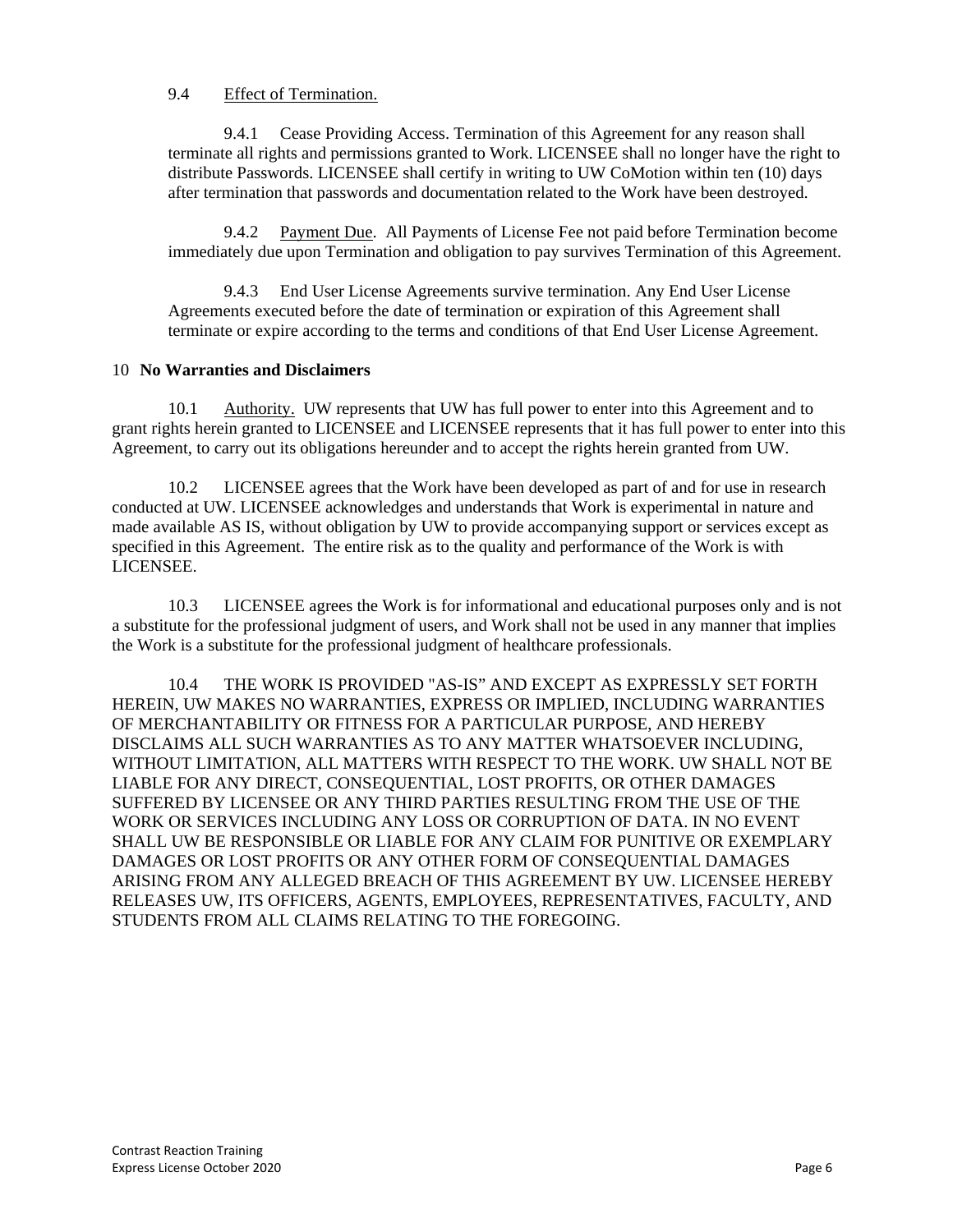## 11 **Notices**

11.1 Notices, requests and other communication required or permitted under this Agreement shall be in the English language and shall be in writing, shall refer specifically to this Agreement, and shall be deemed delivered upon receipt. If sent by email or facsimile (provided that a transmittal sheet indicates confirmation), or other electronic transmission, a confirmation copy will be forwarded. Any such notices, requests, and other communications shall be addressed as follows:

# **For LICENSEE:**

| <b>Official License-Related</b><br>Notices to be sent to<br>LICENSEE: | Licensee Contact as provided         |
|-----------------------------------------------------------------------|--------------------------------------|
| <b>Technical Contact for</b><br>LICENSEE:                             | <b>Technical Contact as provided</b> |
| <b>Invoicing Contact for</b><br>LICENSEE:                             | Invoicing Contact as provided        |
| Site Contact(s) for<br>LICENSEE:                                      | Site Contact(s) as provided          |

## **For UW:**

| <b>Official License-Related</b><br>Notices to be sent to UW: | University of Washington<br><b>UW CoMotion</b><br>Attn: Director Technology Licensing<br>4545 Roosevelt Way NE, Suite 400<br>Seattle, WA 98105<br>Facsimile: 206-616-3322<br>Email: license@uw.edu |
|--------------------------------------------------------------|----------------------------------------------------------------------------------------------------------------------------------------------------------------------------------------------------|
| <b>UW Program Contact</b>                                    | Email: contrast@uw.edu                                                                                                                                                                             |

11.2 UW or LICENSEE, by notice, may change the address to which notice will be sent and unless so notified of a change of address all notices mailed to LICENSEE or UW at the above stated address will be deemed sufficient.

## 12 **Indemnification and Release**

12.1 LICENSEE hereby releases UW and UW regents, employees, students, and agents forever from any suits, actions, claims, liabilities, demands, damages, losses, or expenses (including reasonable attorney's and investigative expenses) relating to or arising out of the reproduction, performance, display, transmittal, performance, or distribution of the Work.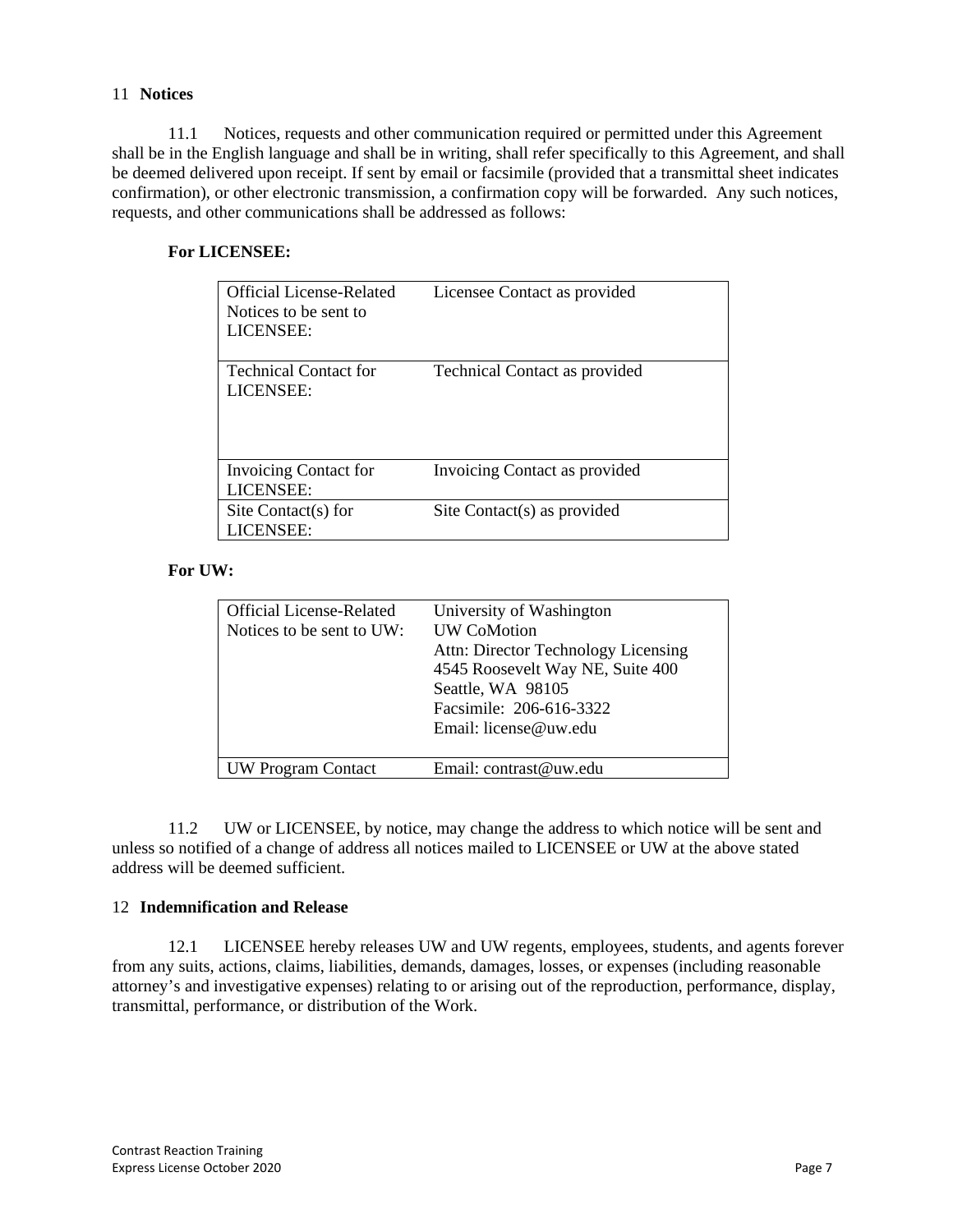12.2 Throughout the term of this Agreement and thereafter, LICENSEE shall indemnify, defend, and hold University and its regents, employees, students, and agents harmless from all suits, actions, claims, liabilities, demands, damages, losses, or expenses (including reasonable attorneys' and investigative expenses), relating to or arising out of the LICENSEE's use of or access to Work, including the use by an Authorized User of Work on behalf of LICENSEE, and including, without limitation, personal injury, property damage, breach of contract and warranty and products-liability claims relating to a Work.

12.3 This indemnification and release clause shall survive the termination of this Agreement.

# 13 **Public Records**

13.1 LICENSEE acknowledges that UW is an agency of the State of Washington and has obligations to maintain public records under RCW 42.56 et seq. If UW receives a public disclosure request for data or information regarding Authorized User's use of and access to the Server or any part thereof, UW shall notify LICENSEE of the request. UW may in good faith, and at its sole discretion, respond to any such request, and in so doing, any release of information by UW that UW reasonably determines is not exempt from public disclosure shall not be deemed a breach of this Agreement.

# 14 **General**

14.1 Exclusion of United Nations Convention. The application of the United Nations Convention for contracts for the International Sales of Goods is hereby expressly excluded.

14.2 Amendment and Waiver. This Agreement may be amended from time to time only by a written instrument signed by the UW and LICENSEE. No term or provision of this Agreement will be waived and no breach excused unless such waiver or consent will be in writing and signed by the UW or LICENSEE claimed to have waived or consented. No waiver of a breach will be deemed to be a waiver of a different or subsequent breach. No omission or delay of either party hereto in requiring due and punctual fulfillment of the obligations of any other party hereto shall be deemed to constitute a waiver by such party of its rights to require such due and punctual fulfillment, or of any other of its remedies hereunder.

14.3 Construction. The headings preceding and labeling the sections of this Agreement are for the purpose of identification only and will not in any event be employed or used for the purpose of construction or interpretation of any portion of this Agreement. As used herein and where necessary, the singular includes the plural and vice versa, and masculine, feminine, and neuter expressions are interchangeable.

14.4 Enforceability. If a court of competent jurisdiction adjudges a provision of this Agreement unenforceable, invalid, or void, such determination will not impair the enforceability of any of the remaining provisions hereof and the provisions will remain in full force and effect.

14.5 Assignment. This Agreement and the rights and benefits conferred upon LICENSEE hereunder may not be assigned or otherwise transferred by LICENSEE without the prior written consent of UW. This Agreement may be assigned by UW.

14.6 Event of Force Majeure. Failure of UW to perform or delay in the performance of UW's obligations under this Agreement due to any cause or event not reasonably within UW's control, including but not limited to casualty, labor disputes, failure of equipment, compliance with government authority or Act of God, shall not constitute a breach of this Agreement, and UW's performance shall be excused during such delay.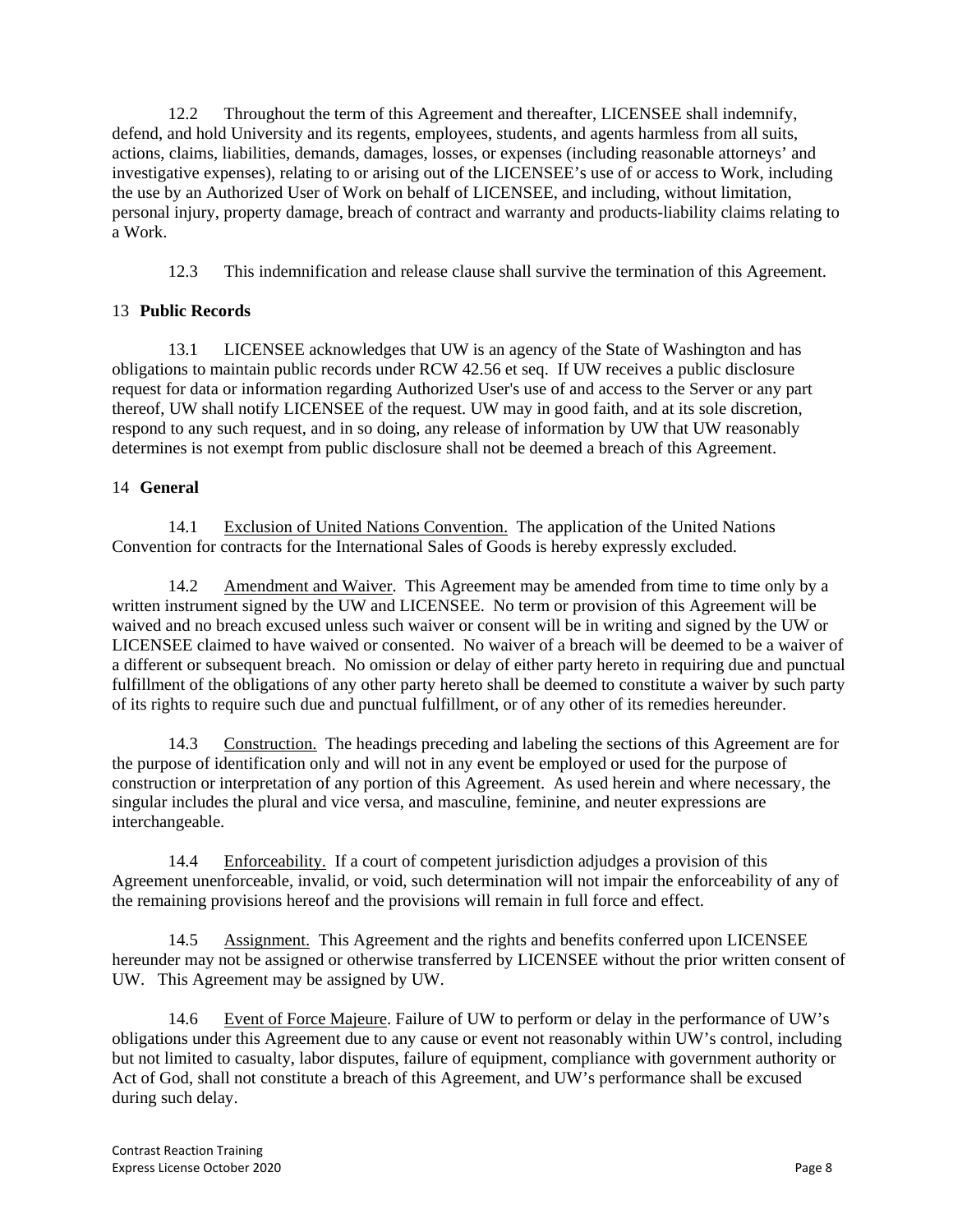14.7 Entire Agreement. This Agreement embodies the entire and final understanding of the parties and supersedes all previous communications, representations, or understandings, either oral or written, between the parties relating to the subject matter hereof. In the event of a conflict between this Agreement and any purchase order terms and conditions, this Agreement shall take precedence and control.

UW and LICENSEE have executed this Agreement by their respective duly authorized representatives on the dates given below.

| For                                                                 | For    |                                                                               |  |  |
|---------------------------------------------------------------------|--------|-------------------------------------------------------------------------------|--|--|
| Licensee:                                                           |        | <b>University of Washington:</b>                                              |  |  |
| By:<br><u> 1989 - Johann Barbara, martxa eta batarra (h. 1989).</u> | By:    |                                                                               |  |  |
| (signature)                                                         |        | (signature)                                                                   |  |  |
|                                                                     |        |                                                                               |  |  |
| (printed)                                                           |        | (printed)                                                                     |  |  |
| Title:                                                              | Title: | <u> 1989 - Johann Stein, mars ann an t-Amhain an t-</u>                       |  |  |
|                                                                     | Date:  |                                                                               |  |  |
|                                                                     |        | Address: UW CoMotion<br>4545 Roosevelt Way NE, Suite 400<br>Seattle, WA 98105 |  |  |
|                                                                     | Phone: | $(206)$ 685-2278                                                              |  |  |
|                                                                     | Email: | license@uw.edu                                                                |  |  |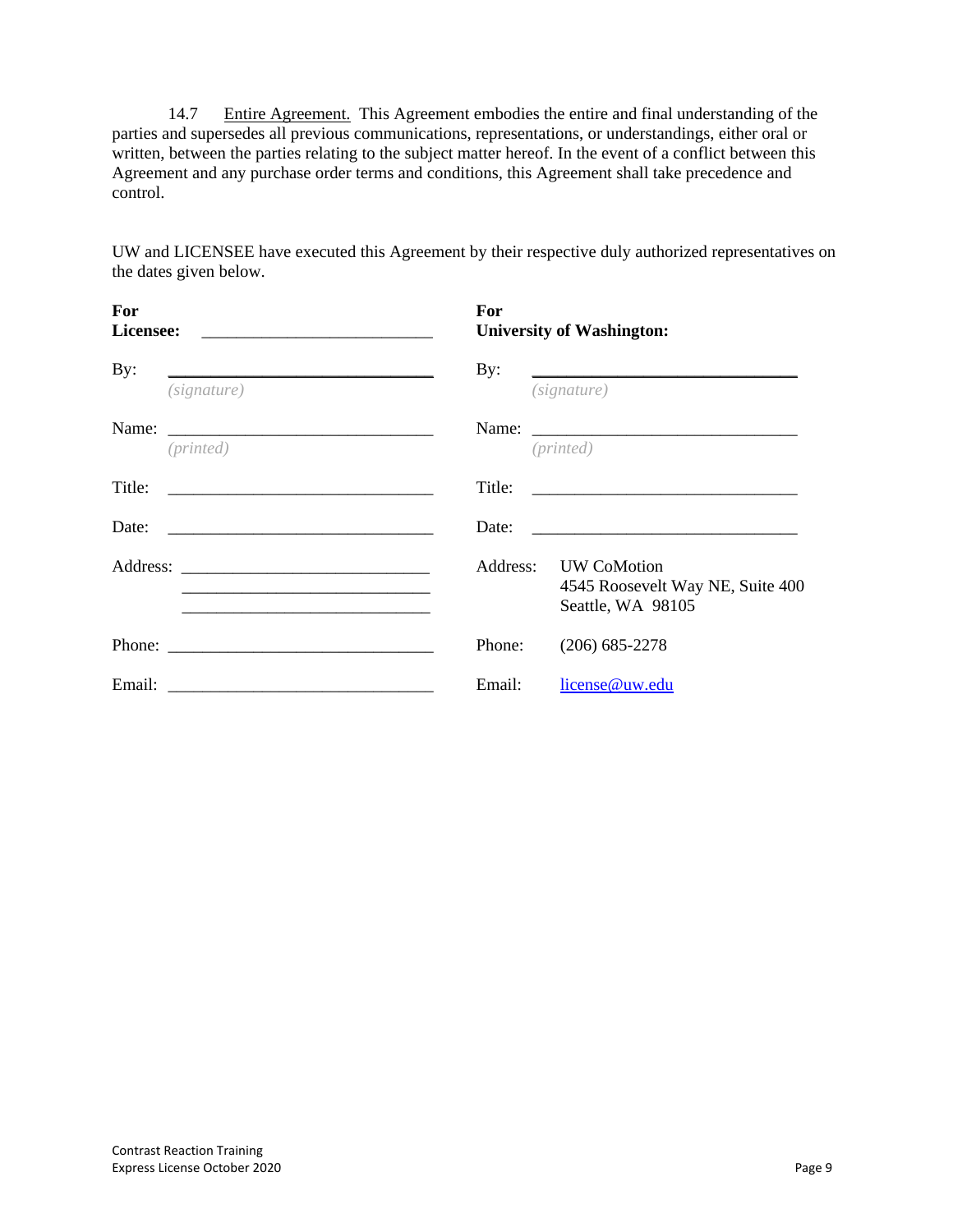# **Schedule A**

## **Contact Information**

| (1) | <b>Licensee Contact</b>                       | Name                      |  |
|-----|-----------------------------------------------|---------------------------|--|
|     |                                               | Title                     |  |
|     |                                               | Email                     |  |
|     |                                               | Phone                     |  |
|     |                                               | Fax                       |  |
|     |                                               | <b>Mailing Address</b>    |  |
|     |                                               | City, State, Zip          |  |
| (2) | <b>Technical Contact</b>                      | Name                      |  |
|     |                                               | Title                     |  |
|     |                                               | Email                     |  |
|     |                                               | Phone                     |  |
|     |                                               | Fax                       |  |
|     |                                               | <b>Mailing Address</b>    |  |
|     |                                               | City, State, Zip          |  |
| (3) | <b>Invoicing Contact:</b>                     | Name                      |  |
|     |                                               | Title                     |  |
|     |                                               | Email                     |  |
|     |                                               | Phone                     |  |
|     |                                               | Fax                       |  |
|     |                                               | <b>Mailing Address</b>    |  |
|     |                                               | City, State, Zip          |  |
| (4) | <b>Site Name and Contact:</b>                 | <b>Site Location Name</b> |  |
|     | (please provide<br>information for each Site) | <b>Site Contact Name</b>  |  |
|     |                                               | Address                   |  |
|     |                                               | Email                     |  |
|     |                                               | Phone                     |  |
|     |                                               |                           |  |

# A.1 Please provide contact information as follows.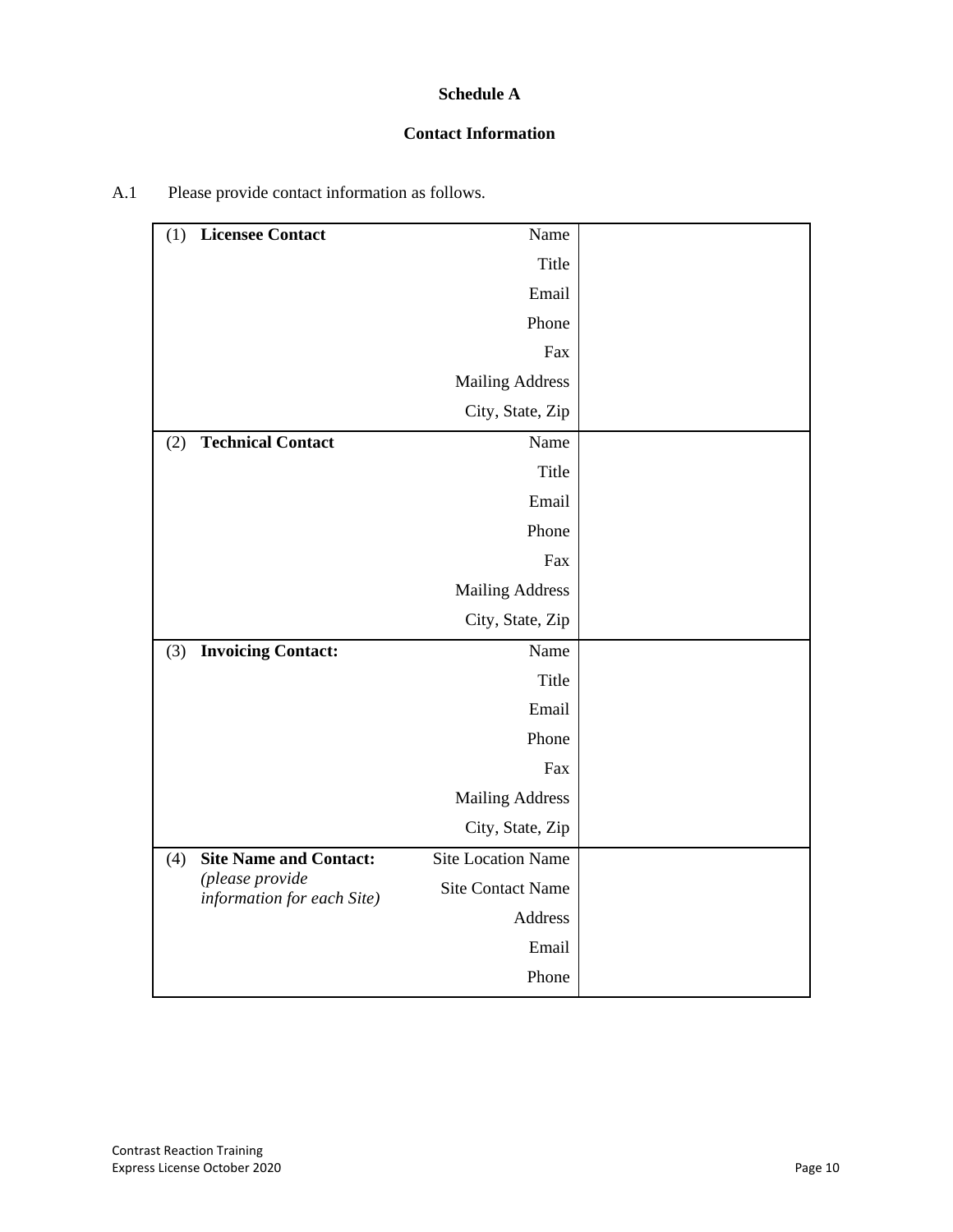| <b>Site Name and Contact:</b><br>(5)                  | Site Location Name        |  |
|-------------------------------------------------------|---------------------------|--|
|                                                       | <b>Site Contact Name</b>  |  |
|                                                       | Address                   |  |
|                                                       | Email                     |  |
|                                                       | Phone                     |  |
| <b>Site Name and Contact:</b><br>(6)                  | <b>Site Location Name</b> |  |
|                                                       | <b>Site Contact Name</b>  |  |
|                                                       | Address                   |  |
|                                                       | Email                     |  |
|                                                       | Phone                     |  |
| <b>Site Name and Contact:</b><br>(7)                  | <b>Site Location Name</b> |  |
|                                                       | <b>Site Contact Name</b>  |  |
|                                                       | Address                   |  |
|                                                       | Email                     |  |
|                                                       | Phone                     |  |
| <b>Site Name and Contact:</b><br>(8)                  | <b>Site Location Name</b> |  |
|                                                       | <b>Site Contact Name</b>  |  |
|                                                       | Address                   |  |
|                                                       | Email                     |  |
|                                                       | Phone                     |  |
| <b>Site Name and Contact:</b><br>(9)                  | Site Location Name        |  |
|                                                       | <b>Site Contact Name</b>  |  |
|                                                       | Address                   |  |
|                                                       | Email                     |  |
|                                                       | Phone                     |  |
| (10) Site Name and Contact:                           | <b>Site Location Name</b> |  |
|                                                       | <b>Site Contact Name</b>  |  |
|                                                       | Address                   |  |
|                                                       | Email                     |  |
|                                                       | Phone                     |  |
| (11) Site Name and Contact:<br>(please add additional | <b>Site Location Name</b> |  |
| sheet as needed)                                      | <b>Site Contact Name</b>  |  |
|                                                       | Address                   |  |
|                                                       | Email                     |  |
|                                                       | Phone                     |  |